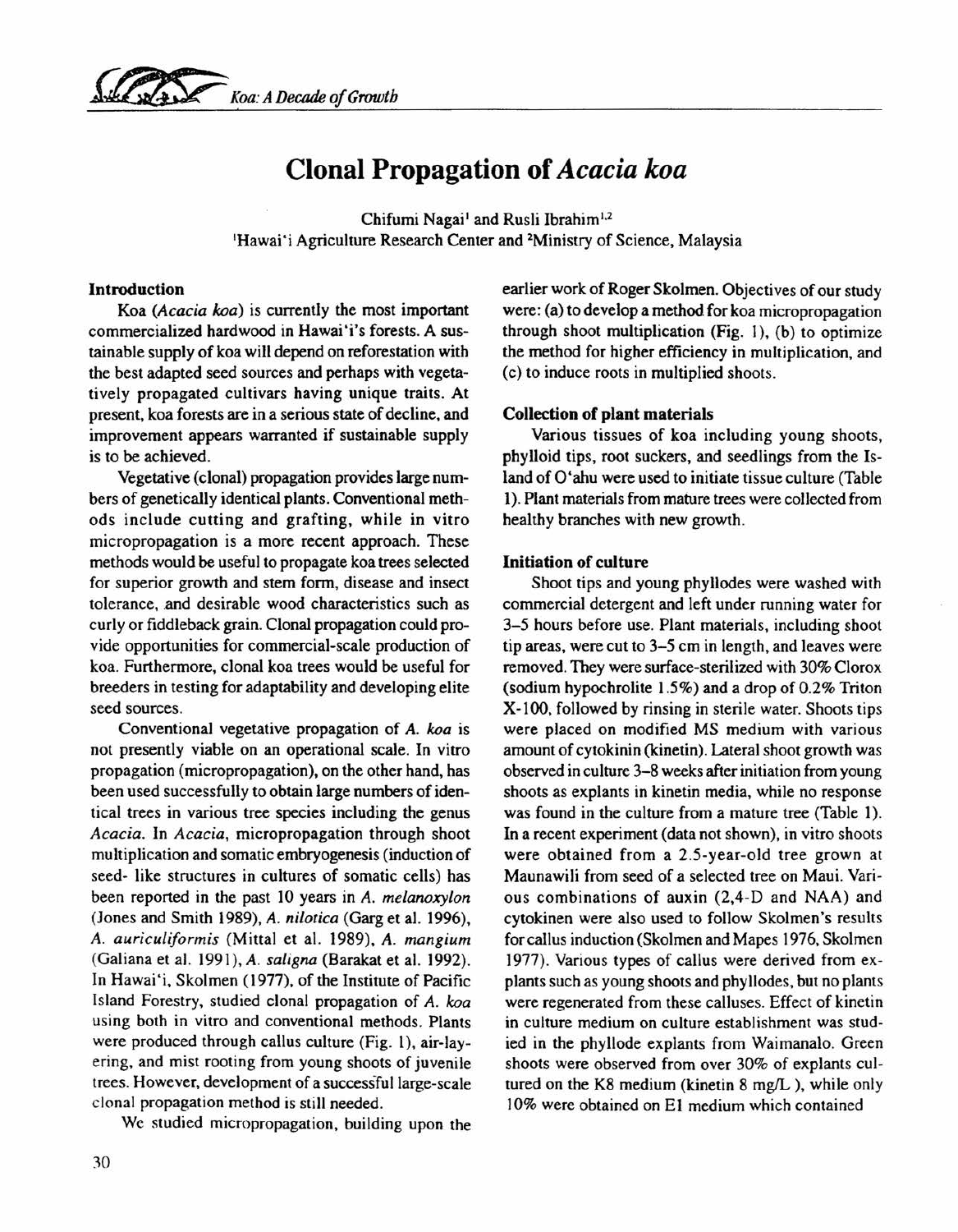## Figure 1. Scheme of Acacia koa micropropagation.



Date Source Tissue Age No. initiated No. callus No. multiplied 2/16/94 Waimanalo phyllode 3 yr 40 6 0 3/3/94 Kunia young shoots 2mo 317 25 21 (6.6%) 5/12194 Kunia young shoots 2mo 252 114 35 (13.9%) 6/1/94 Tantalus phyllode 20yr 73 0 8/30/94 Palolo Valley phyllode 10 yr 58 - 0 true leaves 25 contract 25 contract 25 contract 25 contract 25 contract 25 contract 25 contract 25 contract 25 11/24/94 Waimanalo shoot 3 yr 186 7 (3.8%) to **phyllode**  $206$   $-15 (7.3\%)$ 1/10/95 sucker 60 6 (10%)

Table 1. Explanting and culture initiation of *Acacia koa.*

combination of kinetin and BAP 0.7 mg/L for eucalyptus culture at HARC.

# Multiplication

Shoots were further multiplied from the initial shoots in the MS medium with kinetin at 4-6 mg/L. Multiplied shoots were transferred to fresh medium every six weeks. Multiplication rate was low at the rate of multiplication x 1.5 per 6 weeks in the most vigorously growing culture. Callus formation at the base of multiplied shoots was observed in approximately 20% of the cultures on kinetin media. In these cultures, shoots

stopped growing, and multiplied shoots were dead in 2–4 weeks after callus formation. This result indicated that prevention of callus growth was important for active shoot multiplication of koa.

# Rooting

Roots were induced from multiplied shoots in culture media with auxin, IBA. Several rooted seedlings were transferred to vermiculite medium. They will be transplanted in the greenhouse at HARC's Maunawili Breeding Station.